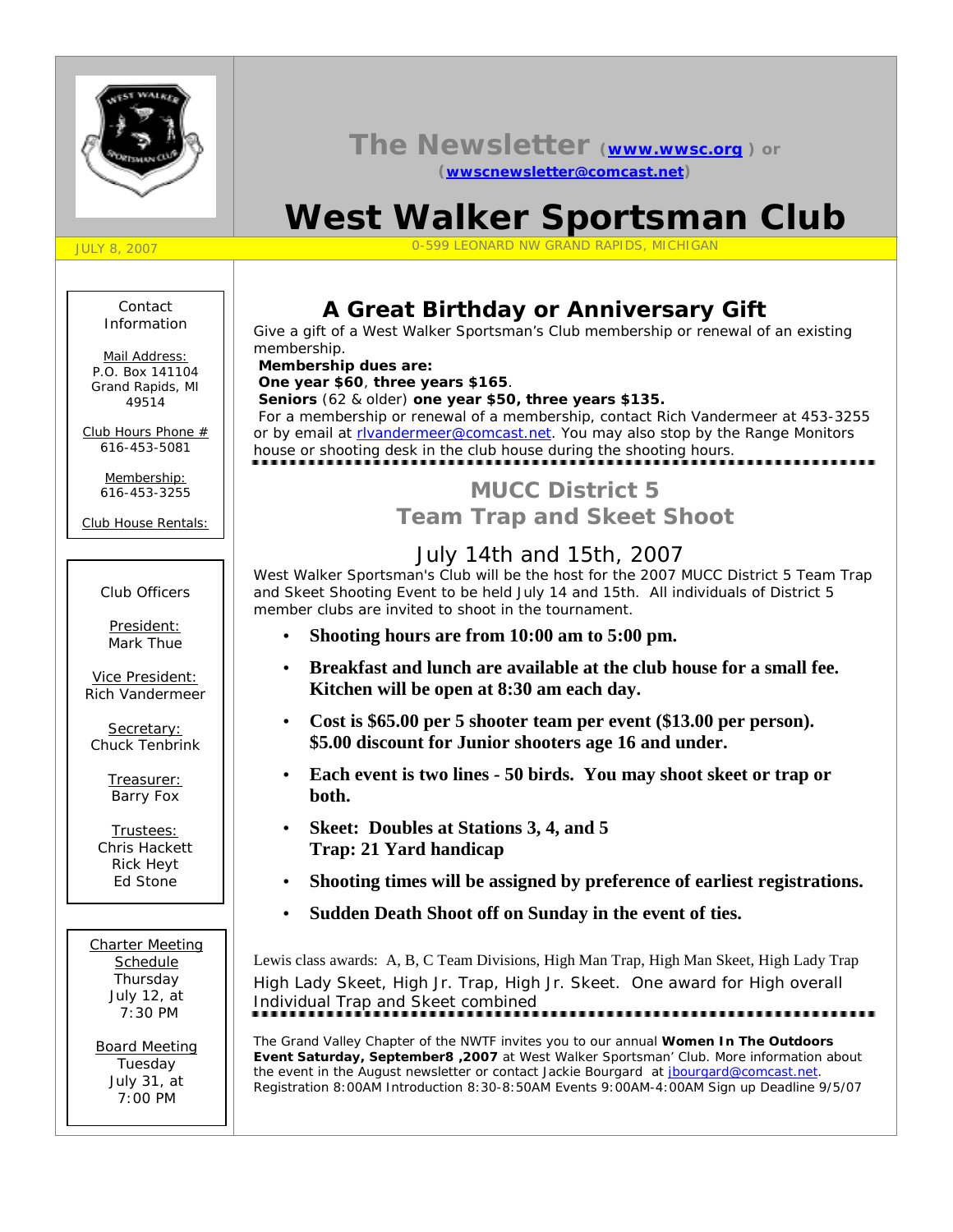

*Archery 3-D League Monday & Tuesday*

*Wednesday*



Shotgun **Wednesday** 9AM – 12 6PM – 10PM Saturday 10AM -2PM Sunday

10AM – 2 PM

\*\*\*\*\*\*\*\*\*\*\*\*

Use of the Charter Range is reserved for Charter

Members, and or for supervised club activities

\*\*\*\*\*\*\*\*\*\*

Newsletter editor

Russ Hodder 616-453-6220 *wwscnewsletter@ comcast.net*

Support & Pray for Our Troops

Membership as of 12/31/06 is 1425



 **Hunter Safety Education Classes** Are again being held in July and August. Each class is four (4) sessions with Attendance at all sessions mandatory. **Pre-registration is Required.** Class size is limited. Class cost is \$5.00, due at registration.

#### **The July class meets: The August class meets:**

Thursday, **July 26–7pm–9pm** Thursday, **August 23-7pm-9pm** Saturday, **July 28–9am–1pm** Saturday, **August 25-9am-1pm**

# Saturday, **July 21–9am–1pm** Saturday, **August 18-9am-1pm** Tuesday, **July 24–7pm–9pm** Tuesday, **August 21-7pm-9pm**

To register or for information, contact Ron or Robin Kobel – 453-3645 (after 6:00 p.m.)

\*\*\*\*\*\*\*\*\*\*\*\*\*\*\*\*\*\*\*\*\*\*\*\*\*\*\*\*\*\*\*\*\*\*\*\*\*\*\*\*\*\*\*\*\*

# **Range Monitors Needed**

West Walker Sportsman Club is looking for range monitors. If you are retired or have free time during the daylight hours and are interested in working the rifle ranges and checking memberships one or two days per week, please contact **Mark Thue at 616-791-2128**. These are voluntary positions. Monitors will receive free annual memberships.

\*\*\*\*\*\*\*\*\*\*\*\*\*\*\*\*\*\*\*\*\*\*\*\*\*\*\*\*\*\*\*\*\*\*\*\*\*\*\*\*\*\*\*\*

## **Plate Shoot**

It was a gorgeous day for a plate shoot, and 22 people showed up to try their skill on those steel plates. It looked like you had to shoot under 30 seconds to be in contention on the main event. Which explains why I'm way down on the list. I hope everybody had a good time shooting. We try to put on a fun but challenging match to keep you on your toes. If it was too easy, you would get bored and quit coming. Brad Mercer had two great runs to take first place. Jon Scott was 1.5 seconds behind to take second. It does not get much closer than that, folks. Great shooting, guys.

 One thing that I will repeat from last year is that the rule is that nobody can shoot out of turn because they have to leave early. We had an issue last year when people abused that privilege. Now you must wait your turn. The main event usually runs till 1:00 to 2:00 depending on how many people have shown up. Please plan accordingly. Also, you guys are getting much better in regards to muzzle control and keeping your finger out of the trigger guard while moving. I only had to remind some of you a couple of times to watch it.

 I have to admit that Rick was really hard on everybody, including myself, on the El Presidente match. But you can't argue with the range officer, so even I had to live with my score. Next month we'll try painting the targets after every run so there will be no question on whether there was a hit or not. We want to give everybody a safe and fun time, so we will adapt our methods to provide it.

If you need to contact me for any reason, you can email me at pl8shootr@sbcglobal.net. Thanks to everybody who came out, and we hope to see you this month on our July 14th match. Shoot safe, and focus on that front sight. Chris Hackett

\*\*\*\*\*\*\*\*\*\*\*\*\*\*\*\*\*\*\*\*\*\*\*\*\*\*\*\*\*\*\*

#### **Rifle Ranges**

The Club has begun more improvements on the rifle ranges. The new structure being added to the front of the shooting stations is modeled after similar structures used by the State of Michigan at their rifle ranges. We will also be instituting some new rules & regulations for use of the ranges. **We** 

will be publishing them in the near future.

 The range monitor program is starting to take shape and we have received many positive comments from the associates. It appears most members think it is a great benefit to have someone in charge of the ranges.

 Concerning range use: The rifle ranges at West Walker are designed for target shooting and sighting in of rifles only and all shooting must be done from the benches. Paper targets on the target boards are the only targets allowed. There is no shooting allowed from prone, kneeling or standing positions. If you need to practice from a prone, kneeling or standing position, it must be done somewhere else. It cannot be done at the West Walker ranges!

### More News:

- 1. The winner of the June 2007 Big Gun Raffle is Mark Davernport # 222: he wins a Rem. #7LS 300" rem. short action ultra mag" rifle.
- 2. WWSC is going to more range improvements this year; you should check the WWSC's Website and the newsletter for potential dates of range work.

\*\*\*\*\*\*\*\*\*\*\*\*\*\*\*\*\*\*\*\*\*\*\*\*\*\*\*\*\*\*\*\*\*\*\*\*\*\*